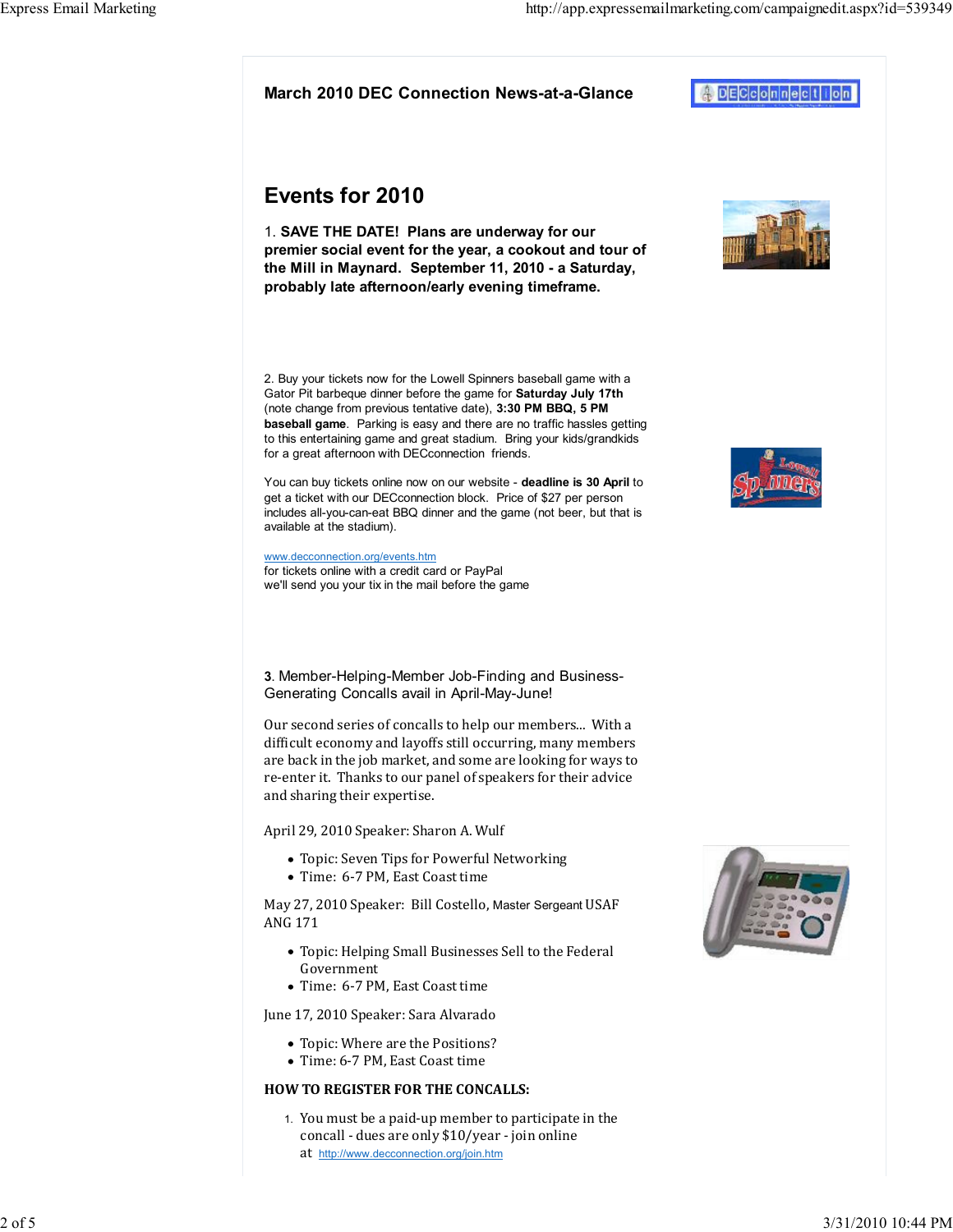- 2. Send an email with your name, preferred e-mail address, and telephone number to webmaster@decconnection.org to register, with Subject: CONCALL REGISTRATION. In body of email, write the Month-SpeakerNames of the concalls you want to dial into, and any questions you want addressed during or following the session. For example, if you want to sign up for the April and June calls, please write April-Sharon Wulf and June-Sara Alvarado so we'll be sure to register you for the correct calls. (May-Bill Costello). If you want to register for all 3 calls - say ALL 3.
- After we've received your registration, you will be sent the 3. Concall access information. You must dial into the conferencing number - it is not a toll-free number so arrange to use a free or low-cost phone line ahead of time. We will send all questions provided ahead of time to our speakers. We will also send you a pdf file of the speakers' slides and recordings will be available afterwards.

4. Cecily MacArthur, LifeCoach and consultant (who gave last year's Member-Helping-Member concall How to Stay Positive During Challenging Times), is offering a free 10-week teleconference workshop to a few select participants. It is a mastermind group of 8-10 entrepreneurs and small business owners, designed as a book study of Napoleon Hill's book Think and Grow Rich. If you are serious about embarking on a self-improvement program to increase your success as a potential entrepreneur, please do sign up for one of these 8-10 slots. You must:

- Have a serious desire to increase your success as an entrepreneur
- Be committed to be prepared for each of the 10 calls (reading the corresponding chapter and completing the discussion worksheet)
- Have an open mind and enjoy sharing and learning new ideas in a group

If you want to be considered for this program, email Cecily MacArthur at cecily@coachcecily.com and mention that you are a DECconnection member.

5. Colorado Springs 8th Annual Reunion is Friday, April 23, 2010, 5-9 PM Mountain time at the Paragon Royal Ballroom, 3125 Sinton Road, Colorado Springs, CO 80907(Exit 145 –North/East corner I-25 and Fillmorre). \$5 cover charge, cash bar, food menu available; Memory Area: bring memorabilia, pictures, etc. to display or give away. RSVP to Theresa Cordova – TMCordova@comcast.net - include guest name with RSVP; Contact Lorrie Marzulla for add'l. information (roge@pcisys.net).

DECconnection Newsbytes - Members please send news you'd like to share to: webmaster@decconnection.org.

- Betsy Beach and Bob Simmons hosted a Management Sciences reunion picnic in August 2009. Betsy is looking for a channel marketing position northwest of Boston. She can be reached at eab52@cornell.edu. Check out her LinkedIn profile at www.linkedin.com/in/betsybeach
- Lynn Beckner joined DEC in 1982, survived the big mergers and still works for HP today as a Program Manager within the Enterprise Business group. She has seen a multitude of changes and buzzwords in 28 years. She raised 4 kids while working and DEC/Compaq/HP and is looking forward to the birth of her first Grandchild in June 2010. Lynn.Beckner@hp.com
- Diane Brown: I am a Director of Human Resources looking for new opportunities in emerging markets. I was most recently the Dir of HR for Soapstone Networks (formerly known as Avici Systems) in Boston area. I reside in Chelmsford, MA and look forward to connecting with some of my former Apollo/HP alumni.

dianebrown@dbhrconsulting.com

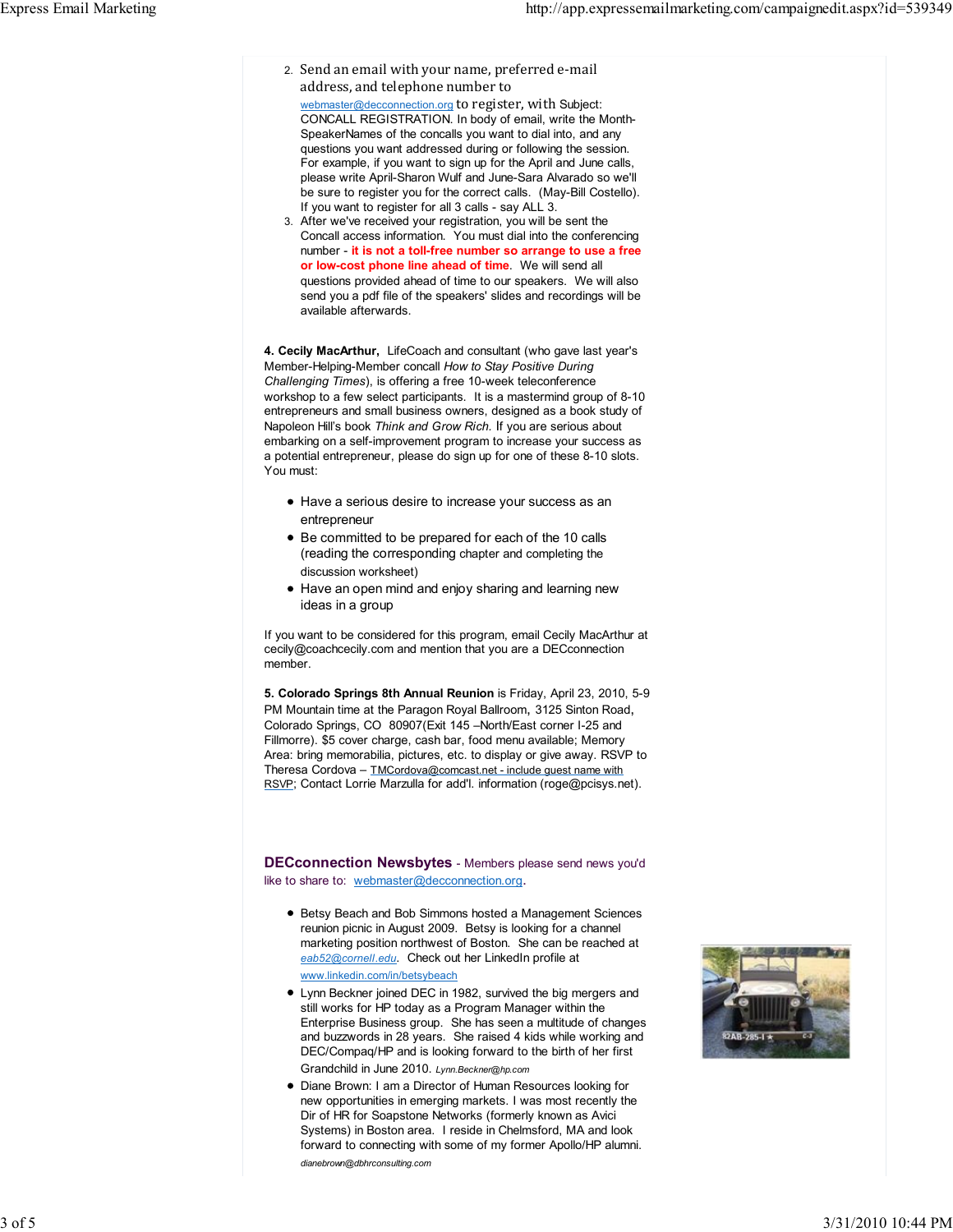- Pat Fessler: I left Digital/Compaq in 1996. I am now semi-retired and work temp jobs on occasion. Last year I donated a Rainbow Computer to Gordon College and the Ken Olsen Science Center. I was so happy that I could donate the computer for a great cause. pfess@verizon.net
- Ed Lengyel and wife Carole are now retired and living in Salem, South Carolina. They live near Clemson U. in a golf and lake community in the beautiful foothills of east's tallest mountains, and enjoy hiking, golfing, boating, the theater, and being close to their children and grandchildren. ed.lengyel@gmail.com
- Lois Levick: A satellite office for SOAR 55 (Service Opportunities After Reaching 55) was launched January 20th to give folks in the greater MetroWest area easier access to the organization. I will be running the office at the Framingham Public Library, 49 Lincoln Street and am excited by the enthusiastic response! More about SOAR 55 can be learned at: www.soar-ma.org My contact information is: *llevick@minlib.net* and 508-532-5570 ext. 4353.
- Alessandro Peruzzetto Today I bought this car Jeep Ford GPW 1943 (photo at right), for me represents the most successful weapon to free Europe, I am proud of it. Last summer I visited Arlinghton Cemetery with my nephew have a look http://www.youtube.com/watch?v=u4yLDe5lSwM Ciao, Alessandro

aperuzzetto@libero.it

- Al C. Porter has served his town for the last 7 years as Editor and Publisher of the Ashland Directions, providing town news from Sept-June. Al, a former Technical Consultant with Digital/Compaq/Hewlett-Packard, is not only editor and publisher (still volunteering), but also the salesman for advertising and billing clerk (so he can pay for the printing and postage) of the Ashland Directions and is having a great time! alcporter@verizon.net
- John D. Reilly is actively engaged supporting firms in a collaborative environment supporting new business development, mediating risk and empowering growth for clients within the Aerospace community. Business is thriving with many new and follow-on DOD and Federal follow programs coming on-line in 2010. jdreilly@JDRA.com
- More NewsBytes are in the queue for next month! Keep 'em coming!

#### Membership Updates - welcome to our new and renewing members since last e-news in Feb:

Renewing Members: Curt Anderson, Walt Arbo, Kerry Bensman, Ned Berube, Kathleen Ellertson, Cliff Fuller, Sharyn Gallagher, Rudy Hackl, Dan Kellen, Ken McDaniel, Dick Noddin, Jim O'Reilly, Mark Sullivan,Stephanie Tedesco, Bob Velten, Mike Warren, and Mel and Nancy Woolsey.

New Members: Betsy Beach, Diane Brown, Tom Collentine, Ivan Harris, Terry Hendrix, George Samuelson, and Ellen Seltzer

Welcome to all - we hope to see and hear you at our events this year.

**Sad News Department:** Link to our Memorials page for obituary summaries for our member Mickey Saegesser of Muncie IN, who passed away in Sept. 2009.

# Website Updates

We added several members to our Member Business Directory. Be sure to take advantage of this benefit! www.decconnection.org/MemberBusinesses.htm Paid-up members can just send your info to webmaster@decconnection.org. If you are a member you are entitled to join our Linked In

DECconnectionGroup (no additional charge). Request from within LinkedIn to be addedor email webmaster.